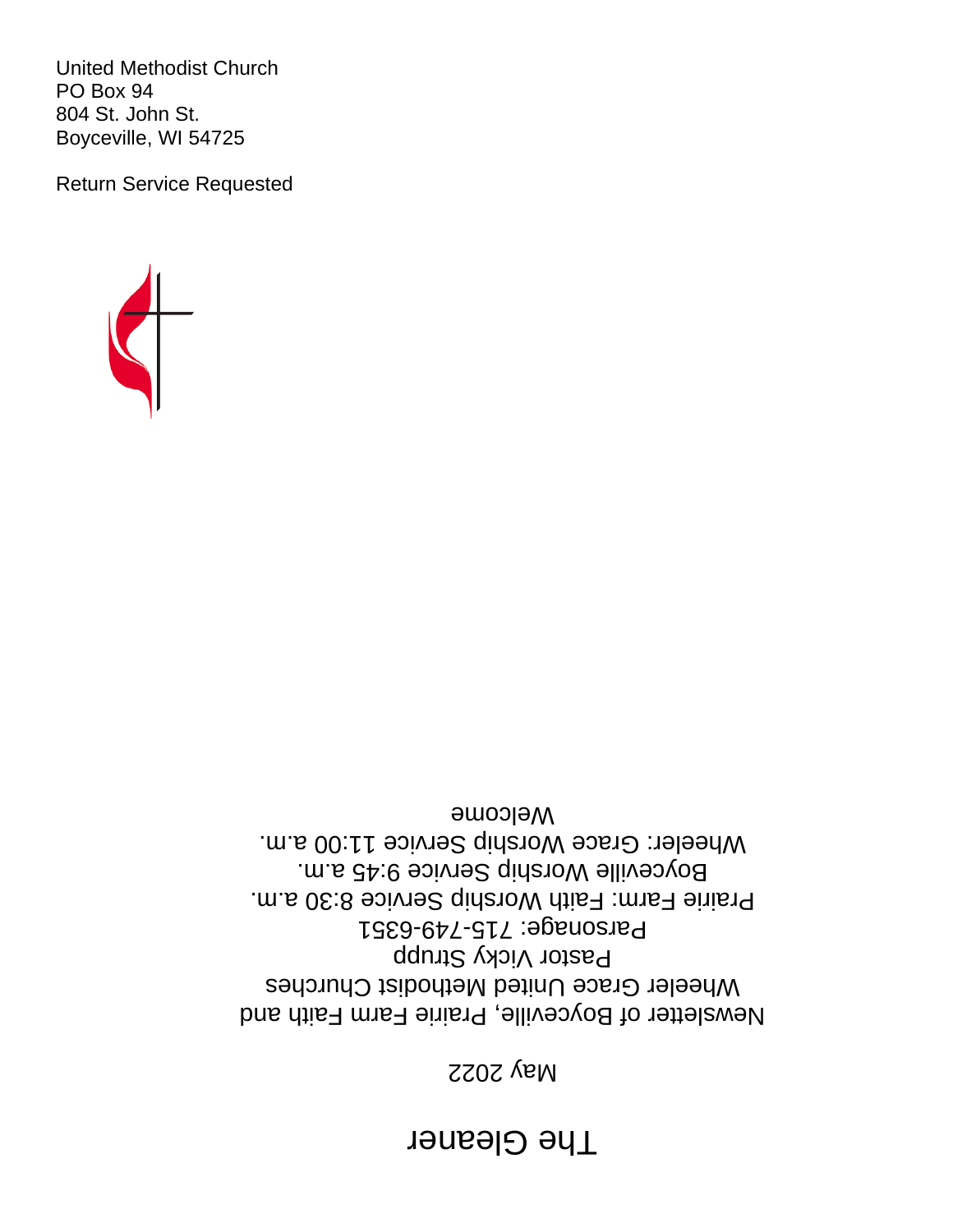Thoughts from Pastor Vicky

Dear Church Family,

As I ponder this month's message, it's almost Easter Sunday, and I'm reminded that Easter is not just a day. It is a season, and we celebrate the season of Easter until Pentecost-- when we remember the Holy Spirit being poured out on God's people.

The resurrection needs to be emphasized! The apostle Paul wrote: "... of first importance, …Christ died for our sins according to the scriptures, that he was buried, that he was raised on the third day according to the scriptures" (1 Corinthians 15:3). First importance indeed; right from the beginning, the resurrection of Jesus Christ was regarded as the most central belief of the Christian church. Early Christians deliberately chose to worship on Sunday rather than Saturday as a reminder that every Sunday is a mini-Easter, a celebration of Christ's resurrection.

Christ's resurrection provides an image of hope that God's eternal life will have the final word in our lives. Trusting God's resurrection life, we can be courageous and faithful in responding to trials. If nothing--not even death--can separate us from the love of God, then we can live our lives with peace, joy, and boldness. We can trust God with our future, and this trust in our ultimate destiny can liberate us from fears in this lifetime.

Our next sermon series, "We Are Witnesses," will focus on the Acts of the Apostles. The first believers were emboldened by the truth of Jesus' resurrection and strengthened by the power of the Holy Spirit. Join us!

Grace and peace,

Pastor Vicky



## **Gleaner Deadline**

Gleaner news is due by noon on Tuesday, May 24th. Please contact Tammy Nelson at 715-505-2657 or [rtsmnelson@hotmail.com](mailto:rtsmnelson@hotmail.com) with your news. Thanks.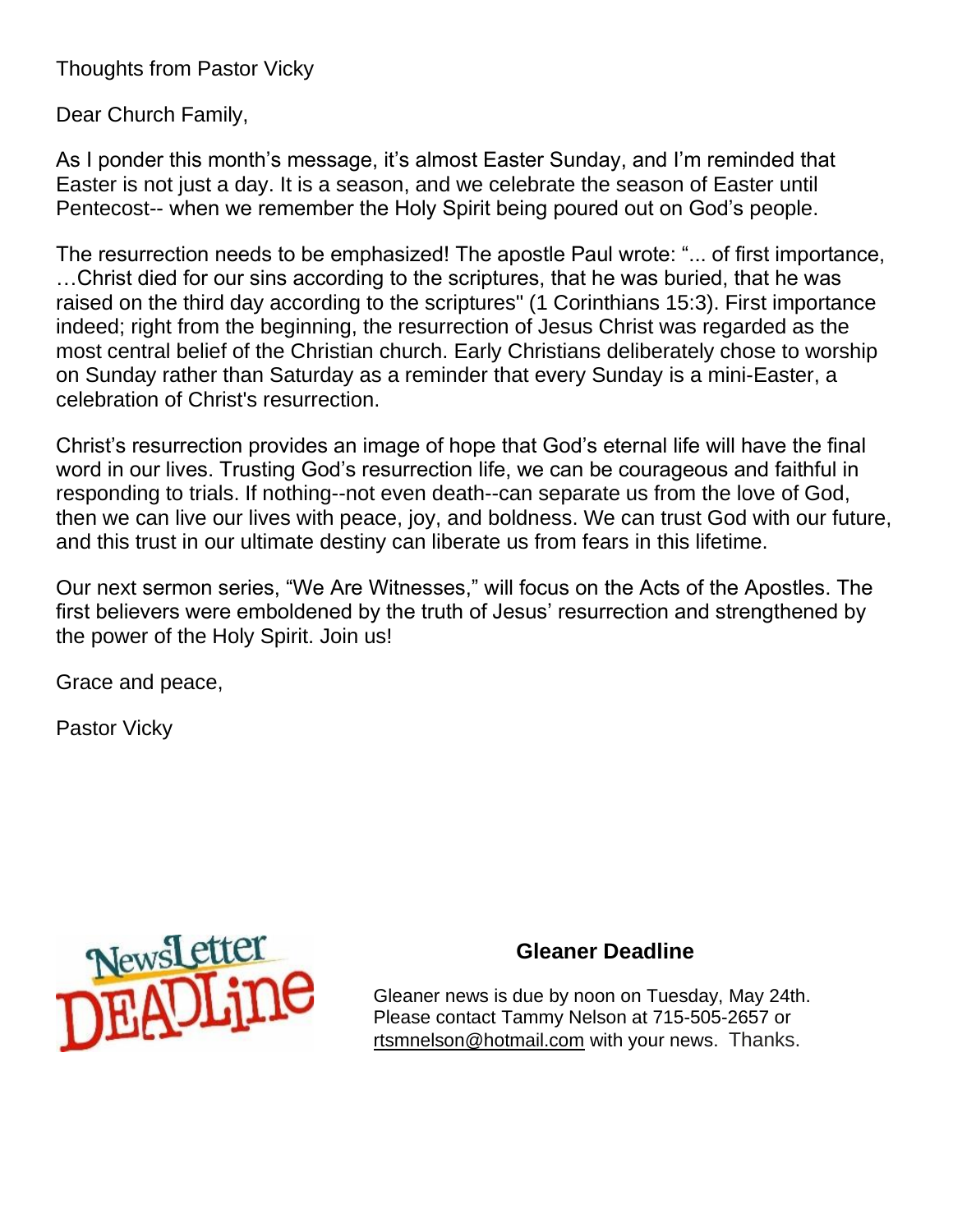# **Sermon by Phone**

The Boyceville church is offering a Sermon by Phone service. Each week you can call into our Sermon by Phone telephone number and listen to the scripture reading and sermon. The phone number is 715-309-5114. This is a Menomonie number, and it is a local phone number for Boyceville and Wheeler. There is no charge to listen to the sermon. The sermon will be available to call Sunday after 8 am. Each service will be available till the following Saturday afternoon. If you have any questions call Marguerite at 715-651-7880.

Sermon by Phone - call 715-309-5114. The message will change each week, but the phone number stays the same.

The sermon is also available on the United Methodist Church of Boyceville facebook page: and their website: boycevilleumc.org.

# *Scripture Readers for Boyceville*

 Reader May 1 Marquerite Blodgett

- May 8 Carol Cherney
- May 15 Merlyn Jones
- May 22 Glenise Thomas
- May 29 Doreen Olson

# **Boyceville Coffee Time**

Coffee Time will be after the service on May 8 and 22. Marguerite Blodgett will serve on May 8th. Irene Schmidt, Rosanne Wurtzler and Glenise Thomas will serve on the 22<sup>nd</sup>.



*Mother's Day is a time to remember ALL the women in your life: mothers, grandmothers, aunts, cousins, friends, teachers, and pastors*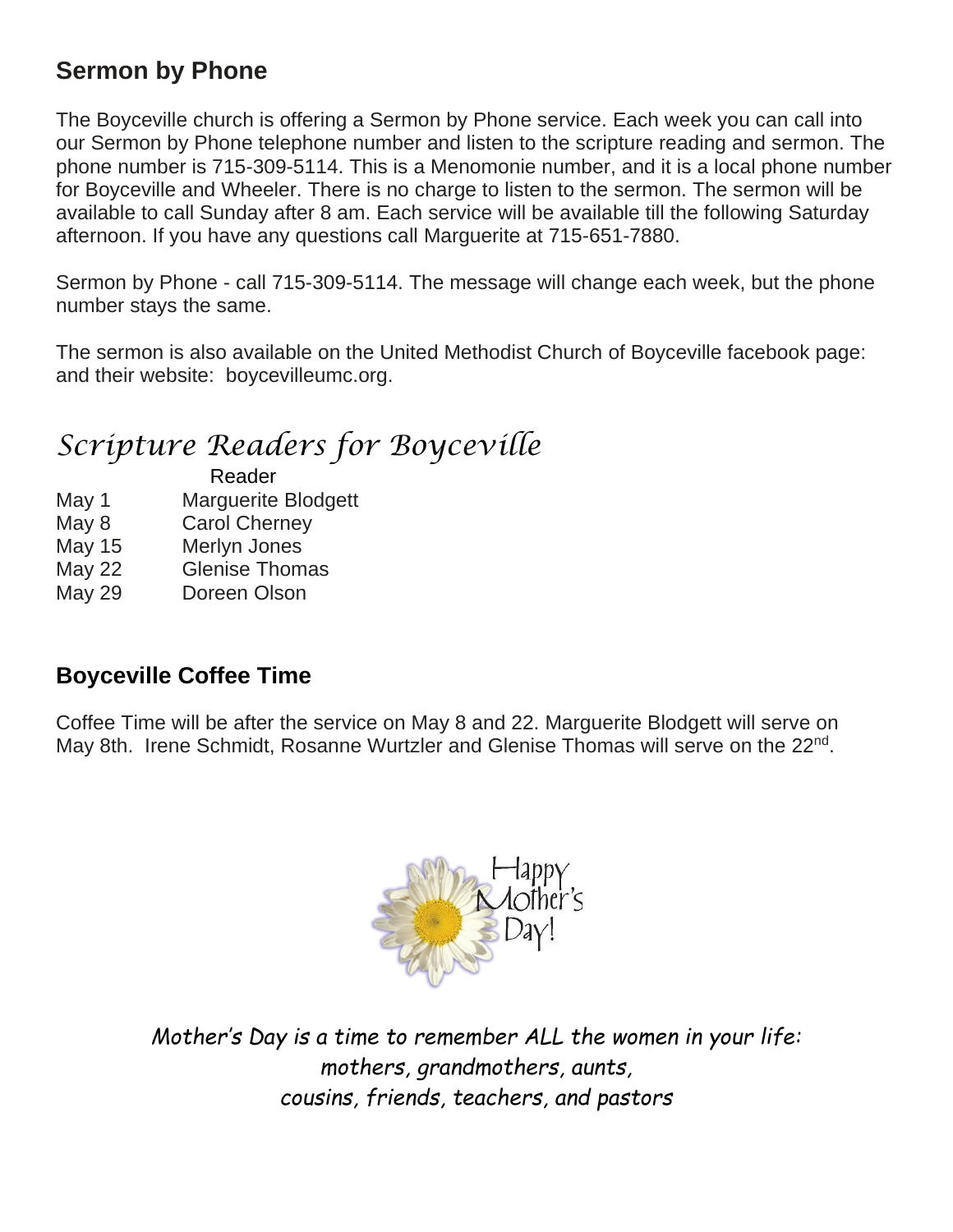## **Mission News for Boyceville**

We collected and made over a dozen blankets for the March/April mission project. They will be delivered to emergency services in Boyceville.

A volunteer is needed to paint the Blessing Box. Contact Marguerite if you would like to help.

Looking ahead we have the Wisconsin Annual Conference Ingathering for our May/June project. We will be collecting supplies for both the Home Care Kits and Personal Dignity Kits. We have ten 5-gallon buckets with lids for the Home Care Kits at the church. All kits must be completed and brought into the church by Sunday June 5th.

## Items for the Home Care Kit

2 Bottles Liquid Household Cleaners - 16-40 oz. No spray bottles.

2 Bottles Dish Soap - 16-34 oz.

2 Bottles Liquid Laundry Detergent - 32-64 oz.

1 Scrub Brush - with or without handle

All items must be new. Buckets will be at the church.

Items for the Personal Dignity Kit

1 Bath Hand Towel - No kitchen towels.

- 1 Bath Washcloth No dishcloths.
- 1 Adult Toothbrush No multi-packs.
- 1 Bar Soap 3-4 oz.
- 1 Bottle Shampoo 15-18 oz.
- 1 Deodorant 2-3 oz. Stick, roll on or pump.
- 1 Gallon Resealable Bag.

\$2 Donation for razor and toothpaste. Do not add these items to the bag.

Place all the items, including the \$2, into the 1 gallon resealable bag.

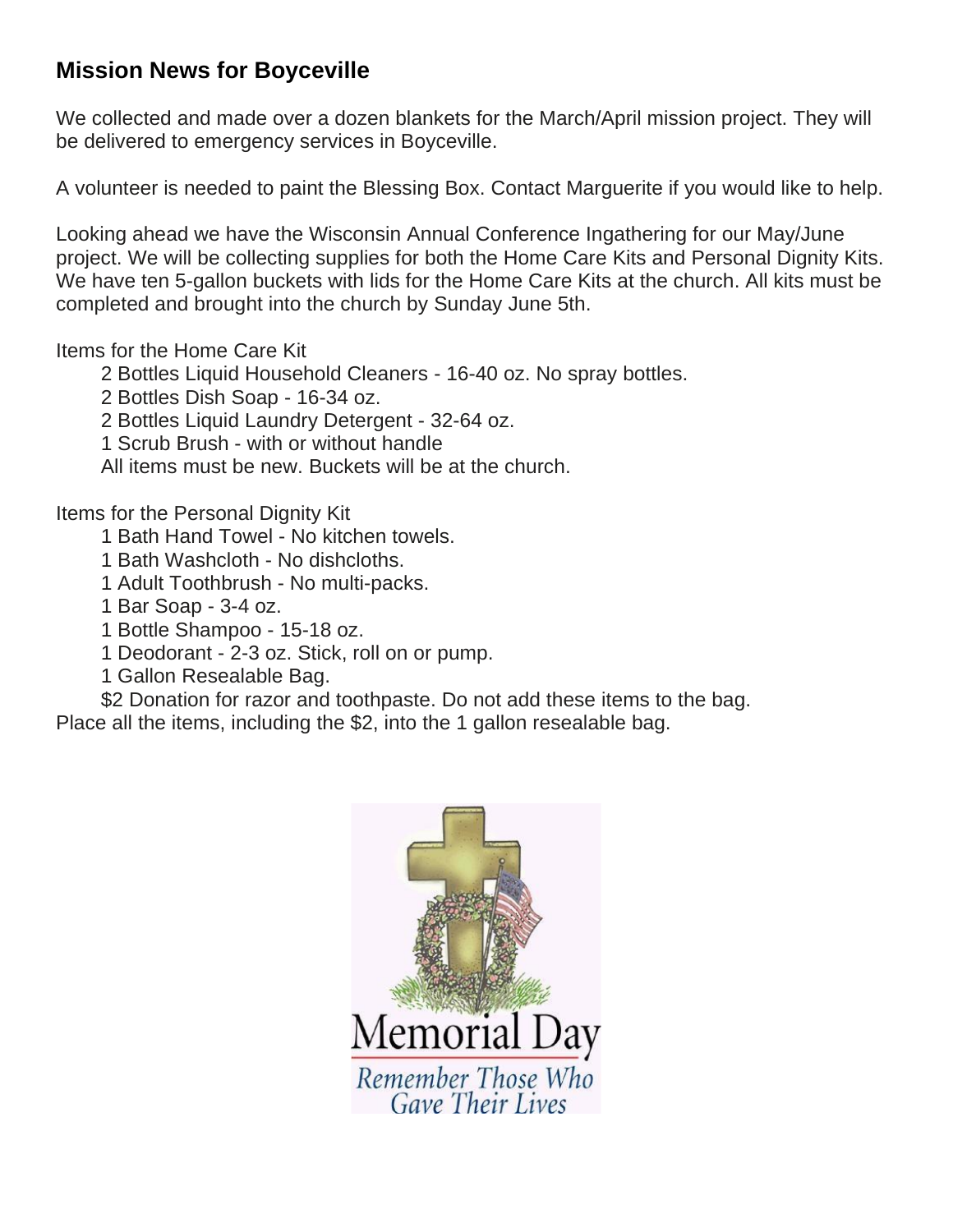

Gloria Kahl Parker Knutson Chloe Howey Rex Nicholson Jeanna Hollister **Amanda Roper** Irene Schmidt Vernon Swinson Angela Jackson Lyle Minor Honduras Mission Food Harvest Ministry Coat Closet Our shut-ins & those in nursing homes

A reminder: Please remember our shut-ins with calls and cards.

**Please keep our prayer list current by letting Pastor Vicky or Tammy know when names should be added or removed**.



Grilled Chicken Dinner Thursday, May 26th

3:30-7:00 p.m.

Wheeler Grace United Methodist Church

# *Birthdays and Anniversaries in May*

- 1 Lynn Smith
- 5 Janice Salsbury 23 Adam Carufel
- 
- 13 Lynn & Sherry Smith (anniv.) 23 Angela Wyss
- 
- 
- 17 Vilai Wilcox
- 18 Gary Frisle
- 20 Marguerite Blodgett
- 20 Allissa Frisle
- 
- 7 Hunter Wilcox 23 Gary & Pat Frisle (anniv.)
	-
- 14 Faye Krueger 24 Jacob Carufel
- 17 Alan Walk 30 Odella Harvey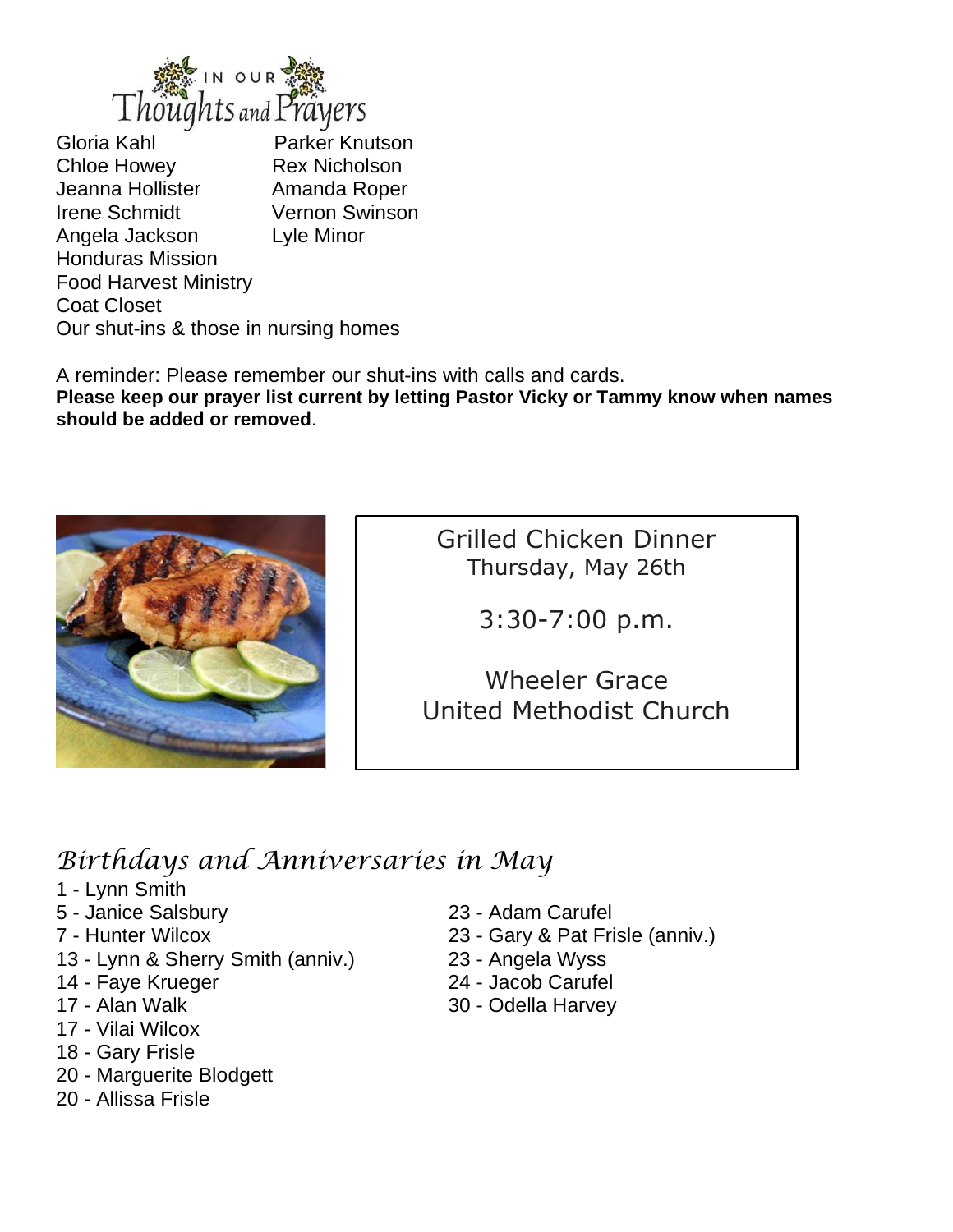# *Faith United Methodist Church News for May*

## Worship Service at 8:30 am



### Thank you:

- To Roxanne White for getting the Easter Lilies for the UMW.
- To Dawn Schauer for the monetary donation to our church, as well as attending Palm Sunday with many other members of the Frisle family. It was good to see so many in attendance.
- To Leslie Frisle and all others involved in the Cross Walk on Good Friday.
- To Lay Readers: Pastor Vicky, Roxanne White, Leslie Frisle, and Bill Wiseman
- To Coffee Servers: Barbara Bender and Ila Knutson

#### **Lay Reader Greeter/Usher Coffee/Snack**

| Frisle's             | Frisle's                                                                                   |
|----------------------|--------------------------------------------------------------------------------------------|
| <b>Bill Wiseman</b>  | Open                                                                                       |
| <b>Roxanne White</b> | Roxanr                                                                                     |
| Open                 | Open                                                                                       |
|                      |                                                                                            |
|                      | Open<br><b>Bill Wiseman</b><br>Roxanne White<br>Open<br>Regular Time at All Three Churches |

Roxanne White

Congratulations to high school graduate, Justyne Frisle!

Administrative Council meets on May 5<sup>th</sup> at 5:30 p.m.

### **There will be no Thrift Sale on May 5-7 as previously announced.**

## *Faith United Methodist Women*

United Women In Faith met on April 1<sup>st</sup> with six members present. President Barb Bender spent quite a bit of time explaining from the March/April response magazine how and why the new name came about. Over the years, the women's organization has had more than 25 names. We are still legally United Methodist Women. Many remember when we were Women's Society of World's Service (WSWS). Ila Knutson had the program. We will not meet in May. We will be serving at the Ridgeland Park on May 31<sup>st</sup> from 3-7 p.m.